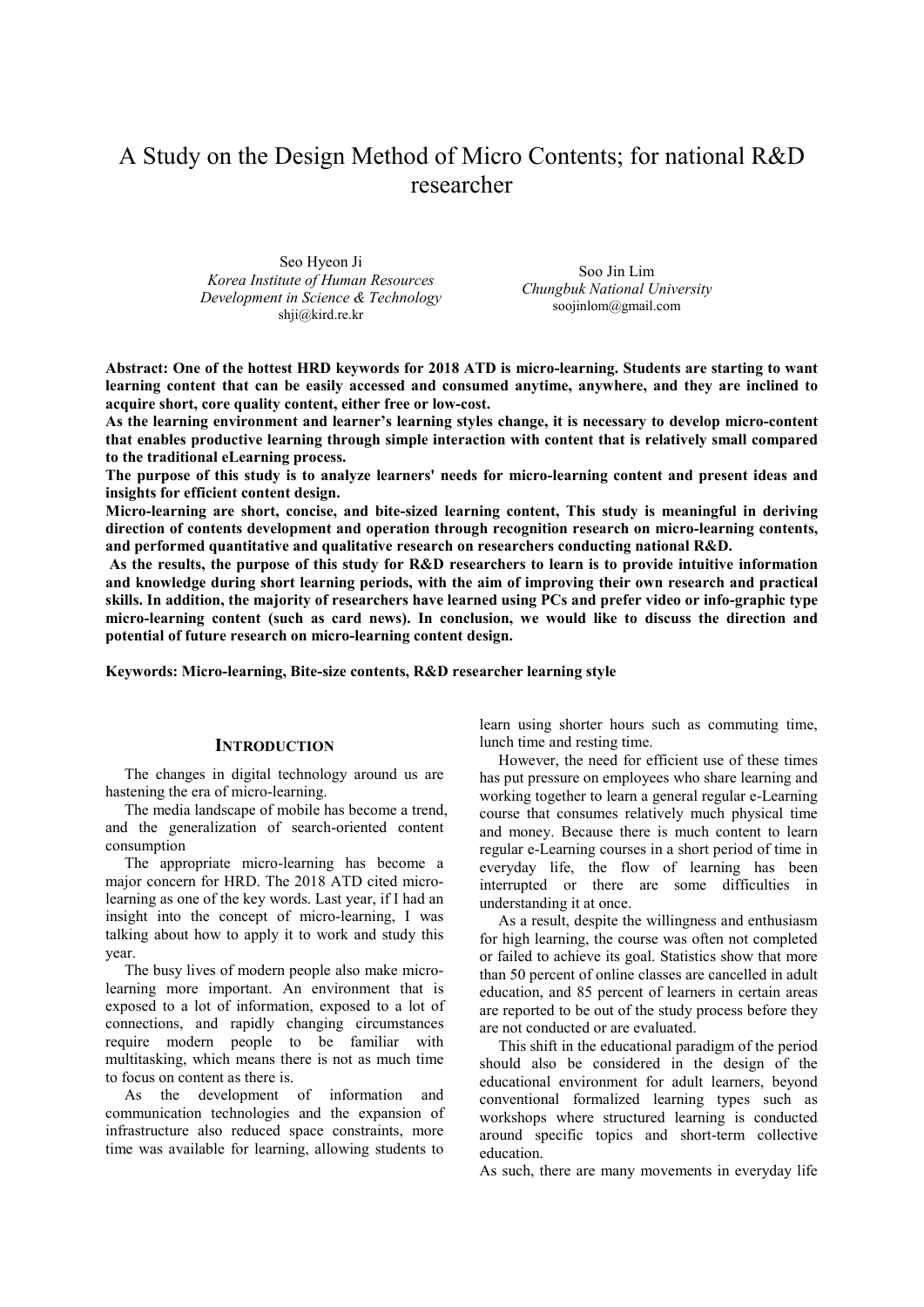to solve problems through irregular learning, not through eLearning form, and productive development through very short and simple interaction with content that is relatively small(Michal kerres, 2012).

In order to improve the development and operation of micro-learning contents, prior research on the characteristics of micro-learning contents was investigated and compared with the characteristics of e-Learning contents.

In addition, it was intended to provide scientists with a way to efficiently develop and operate actual micro-learning contents by conducting demand analysis on micro-learning contents (survey and FGI). Specific studies are as follows.

First, we compared existing e-Learning content with micro-learning content to derive problems and improvements in e-Learning content and explored whether micro-learning could be an alternative.

Second, we analyzed the understanding and demand of micro-learning through the questionnaire and FGI to analyze the demand for actual microlearning.

Finally, the possibility of applying micro-learning contents to actual independent learning and e-Learning linked learning was explored.

## **THEORETICAL BACKGROUND**

#### **Micro-learing**

Micro-learning began in the early 1960s at Stanford University, where it developed the learning process and In accordance with the level of education and the degree to which it is reflected in the curriculum, it is tested in various ways and the contents are changed. It was part of the educational system that had been designed.

Also micro-learning was first mentioned at the Media in Transition Conference in the U.S. in 2015. It is defined as the learning process itself as well as the short unit of learning objects and content.

In 2017, ATD explained micro-learning as Bitesized contents, which is short, concise content. that can be consumed in bite-sized pieces, the amount and content the learner can digest at once.

There are many definitions, in this study, microlearning is defined as different types of content that deliver key knowledge in a short period of time

## **e-learning vs. Micro-learing**

Due to rapid changes in knowledge and technology, the concept of knowledge changes rapidly, and the amount of knowledge is increasing. Also, the time gap for knowledge change is getting shorter and we are falling behind in keeping with the knowledge changes we have learned, even though we are learning to acquire knowledge(park, 2016).

Due to this phenomenon, eLearning with a relatively long time to develop content shows the limits of the timeliness of learning, and microlearning is mentioned as an alternative to solving the problem of e-Learning. Compared to the existing e-Learning process, online content that is short and makes learning possible through simple interaction and requires easy to maintain and easy to develop (Peter A. Bruck, 2012)

Table 1. Comparison of eLearning and Micro-learning

|                                        | e-learning                                                                                                            | <b>Micro-learning</b>                                                                                                     |  |  |
|----------------------------------------|-----------------------------------------------------------------------------------------------------------------------|---------------------------------------------------------------------------------------------------------------------------|--|--|
| Learnin<br>g Time                      | Relatively long<br>learning<br>(about 2 hours)                                                                        | Relatively short<br>learning<br>(about 5 minutes)                                                                         |  |  |
| <b>Context</b>                         | Theory and<br>introduction, deep<br>problem resolution,<br>etc. aim for<br>Mastering Learning                         | Minimum unit<br>learning direction,<br>including specific<br>topics, key<br>delivery, and<br>simple problem<br>resolution |  |  |
| <b>Curricu</b><br>lum                  | All objects and<br>modules combined;<br>Type learning<br>elements                                                     | Part of the module<br>during the course,<br>Non-formal<br>learning elements                                               |  |  |
| Learnin<br>g design                    | Structured<br>Learning(Preparati<br>on-Studying-<br>Survey-<br>Assessment) Flow                                       | Object learning<br>flow, such as<br>segmented<br>episodes, masses of<br>knowledge,<br>technical elements,<br>etc.         |  |  |
| <b>The</b><br>aims of<br>the<br>lesson | Teaching-learning<br>activities to achieve<br>required learning<br>outcomes                                           | Repetitive learning,<br>attention,<br>motivation,<br>perception,<br>integration<br>activities                             |  |  |
| <b>Content</b><br>s Type               | FLASH, HTML,<br>Videos, etc.                                                                                          | Videos, Graphics,<br>Documents, etc.                                                                                      |  |  |
| Learnin<br>g<br><b>Environ</b><br>ment | Web-based                                                                                                             | Mobile, App-based                                                                                                         |  |  |
| The use<br>of<br>learning              | Repetitive learning, self-directed learning,<br>proactive learning of flip-learning, action<br>learning support, etc. |                                                                                                                           |  |  |

## **R&D Researcher's learning style**

Science & Technology Personnel is directly involved in the activities of scientific technology and is usually defined as scientists, engineers, technicians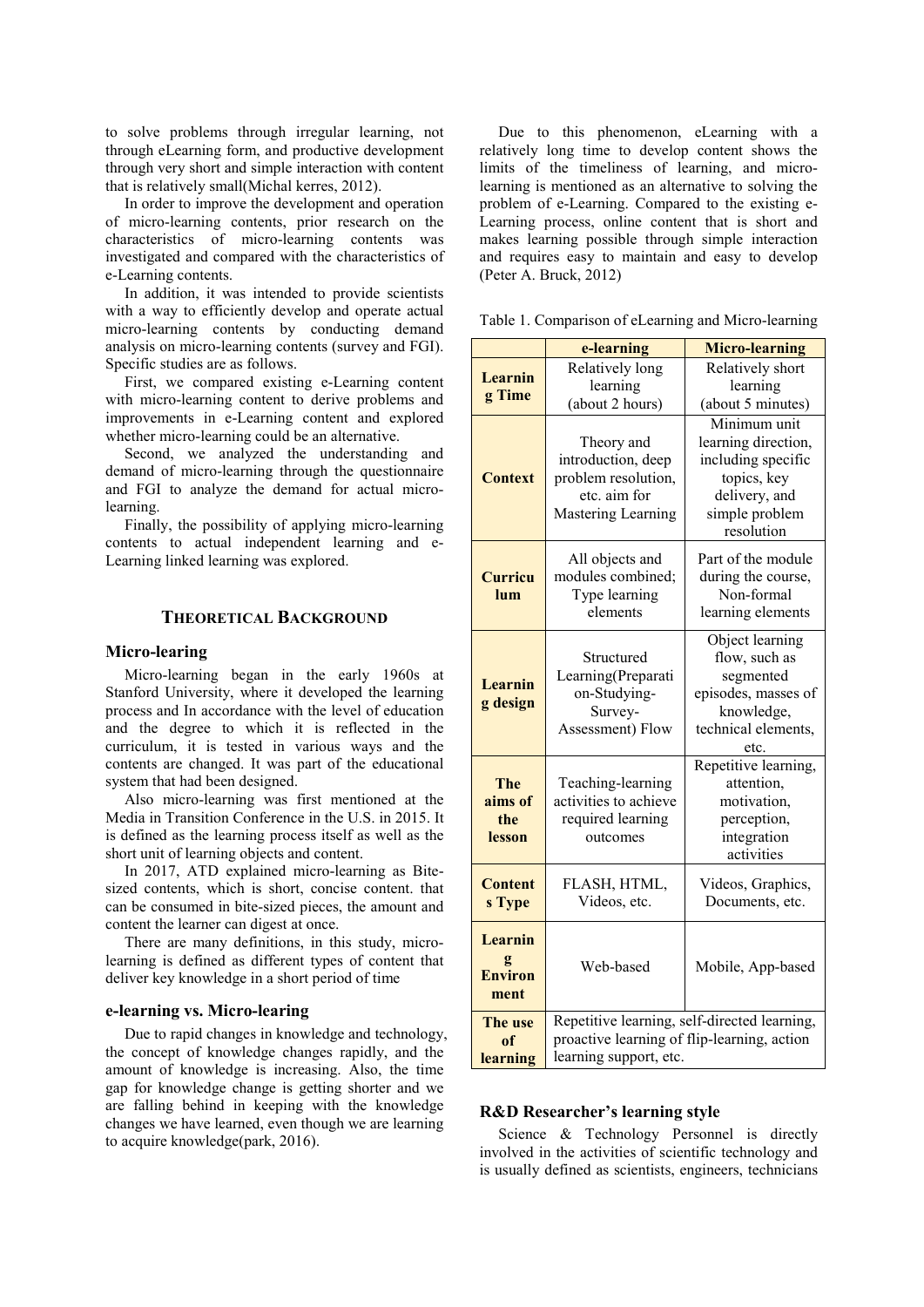and assistants (Ko, 1997). In the scientific and human resources used by the OECD, the person who successfully completed higher education than the Ph.D. level in the field of science and technology, or who did not successfully complete higher education above the Bachelor of Science level, usually. In particular, the rapid change in industrial structure and technology requires active education and training, such as spreading or interacting with various areas across the boundaries of the dynamic field.

To counter the paradigm shift of the fourth industrial revolution, the scientific and technological workforce places great importance on knowledge at research sites and demands that knowledge of quality be used immediately in the workplace is needed.

In Korea, areas requiring advanced capabilities in the field of science and technology are expanding, and large-scale, highly educated people are fully educated and trained in the capacity they need.

The new paradigm shift should also be considered in designing an educational environment for adult learners. In particular, adult learners learn by themselves, not by external rights or coercion of others, unlike infants and young learners, and secondly, learners are self-reliant by deciding on their own initiative and not by other people's judgment or standards. Third, adult learning, based on reality, aims to solve specific reality problems and needs to be able to provide practical assistance(Lee, Kim, 2003).

# **METHODS**

#### **Survey**

# We designed an online survey for the Science & Technology Personnel to create and operate custom micro-learning content.

Recognition and experience of micro-learning(e.g. Have you ever experienced micro-learning content?, What was the inconvenience of experiencing microlearning?), desired learning time(e.g. How long can you be immersed in micro-learning), types of content(e.g. What is the type of micro-learning content for efficient learning ; videos clips, graphics, text etc), content topics(e.g. What topics would you like to learn with micro-learning?)

We distributed the online survey to learners who had already completed e-learning courses provided by the collaborating organization. A total of 260 people completed the online survey. The collected data was analyzed by descriptive statistics to identify overall patterns and ranked orders.

#### **Focus Group interview**

The purpose of the FGI(Focus Group Interview) is to prove its validity through expert opinion in the field of science and technology in the development and operation of micro-learning content.

To this end, a single FGI was conducted, with a good understanding of the characteristics of the science & Technology personnel and three experts in charge of education and training at the scientific institution for more than 10 years.

## **Contents Developnet and Implementation**

Content development required the selection of content types considering the learning environment, the service environment and the needs of the learners, and development was required according to the technology characteristics and level appropriate to that type.

First, the learning objects should be organized into minimum learning units, secondly, drawing topics that are applicable to the learners' needs and microlearning. Third, in addition to the independent learning of micro-learning, the study associated with eLearning was considered.

#### **RESULTS**

#### **Survey and Focus Group Interview**

Of the 260 respondents, 180(69%) answered that they were unfamiliar with the term, but they were exposed to micro-learning in a variety of ways and ways. In particular, 90% of the people who experienced micro-learning said that micro-learning is more efficient. Eighty-eight learners (31%) said they could concentrate on learning for 10 minutes, and 128 students (49%) preferred videos.



Figure1. Experience of micro-learning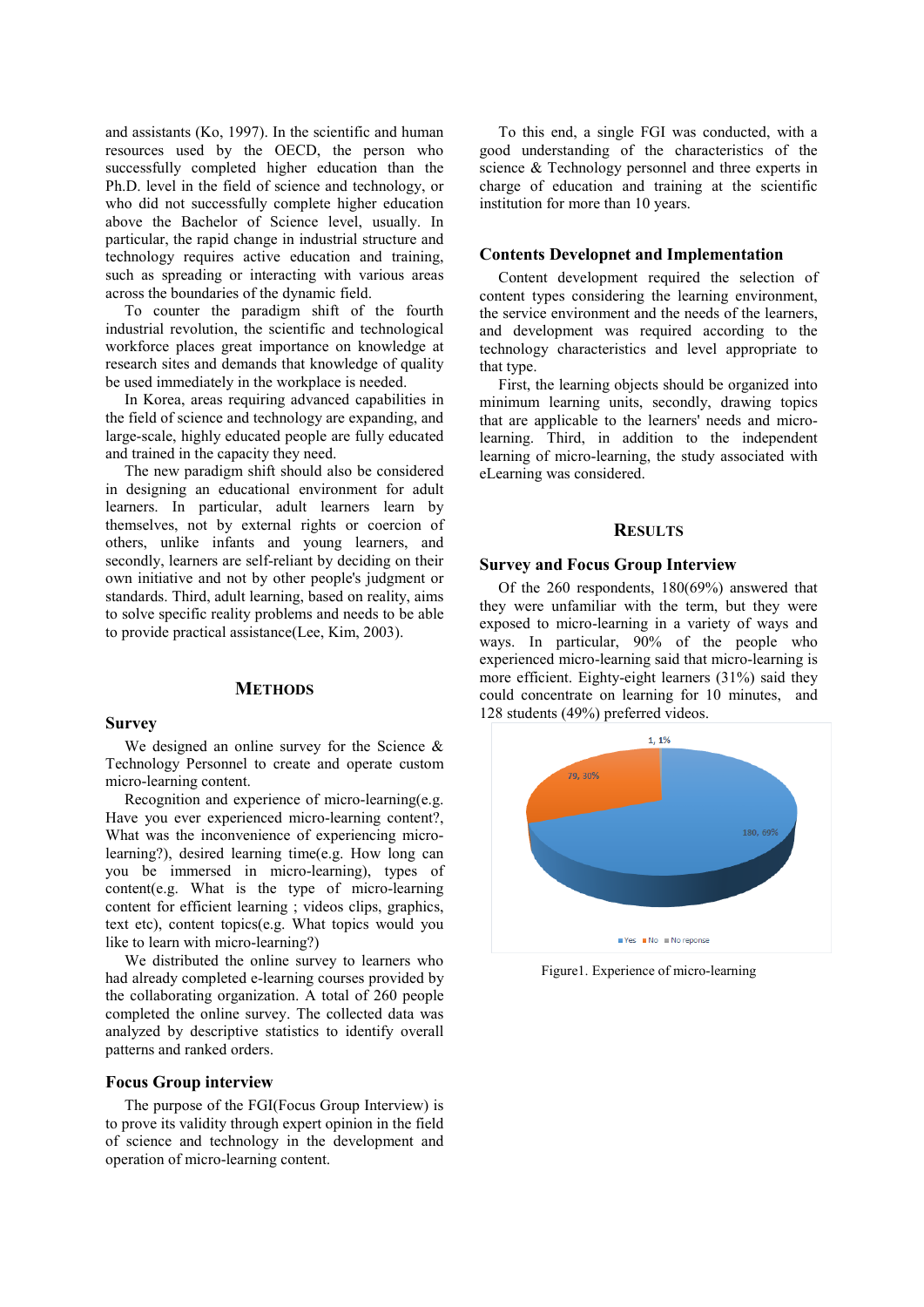

Figure 2. Flow time on learning



The study subjects were derived through a survey of 260 learners and an FGI of 3 experts at the scientific and scientific research institutes in relation to the subjects suitable for micro-learning. The final development topic was selected by reviewing whether the contents could be used externally by converting the number of learners' frequency and the overall scores and opinions of experts.

|                |                                                                         |     | Learner        | Experts       |              | Possi<br>bility                           |
|----------------|-------------------------------------------------------------------------|-----|----------------|---------------|--------------|-------------------------------------------|
|                | Topics                                                                  | N   | Ran<br>king    | Scor<br>$e^*$ | Ran<br>king  | to<br>utiliz<br>e<br>exter<br>nal<br>data |
| $\mathbf{1}$   | The latest<br>science trend                                             | 251 | $\mathbf{1}$   | 10            | $\mathbf{1}$ | X                                         |
| $\overline{2}$ | Analyzing the<br>latest paper in<br>research and<br>technology<br>field | 240 | $\overline{2}$ | 10            | $\mathbf{1}$ | $\circ$                                   |
| 3              | World trends<br>of science and<br>technology<br>policy                  | 230 | 3              | 10            | $\mathbf{1}$ | $\circ$                                   |
| $\overline{4}$ | Research tool<br>usage and<br>interpretation                            | 220 | $\overline{4}$ | 9             | 5            | $\mathbf{x}$                              |

|               | guide for R&D                                                                                                        |     |    |   |                |   |
|---------------|----------------------------------------------------------------------------------------------------------------------|-----|----|---|----------------|---|
| 5             | A series that<br>creates ideas<br>for science and<br>technology                                                      | 209 | 5  | 8 | $\overline{4}$ | X |
| 6             | Examples and<br>know-hows of<br>research<br>results(technol<br>ogy transfer,<br>patent, and<br>business<br>modeling) | 201 | 6  | 8 | 7              | Ó |
| 7             | Lectures of<br>famous<br>scientists and<br>engineers                                                                 | 194 | 7  | 7 | 6              | Ó |
| 8             | Introduction<br>and<br>management of<br>experimental<br>equipment                                                    | 186 | 8  | 7 | 8              | X |
| 9             | Success stories<br>of laboratory<br>companies                                                                        | 177 | 9  | 6 | 9              | Ó |
| 1<br>$\theta$ | Interview<br>series of<br>female<br>scientists and<br>engineers                                                      | 156 | 10 | 6 | 10             | Ó |

\* Perfect score is 10

# **Contents Developnet and Implementation**

## **Contents Developnet**

The direction of development of micro-learning content has changed the existing e-Learning design and development process. Subjects were selected through the student and experts requirements analysis.

Through this survey, we did not develop contents that can be used by introducing data from outside in order to develop content that is essential.

Among the top five developed contents, The latest science & Technology trend, analyzing the latest paper in research and technology field, A series that creates ideas for science and technology topic were finally selected.